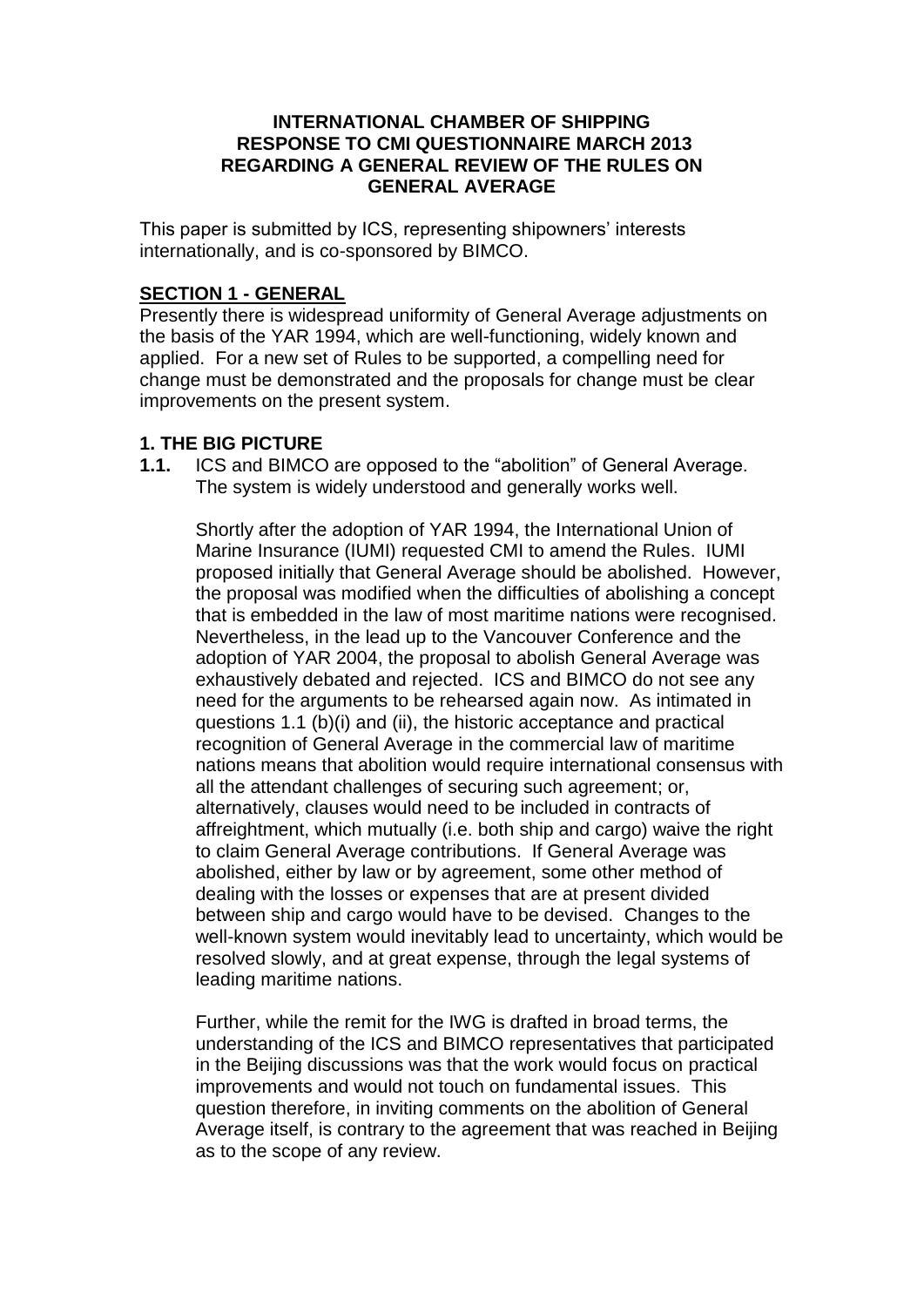**1.2.** a) No. If General Average (as a system of adjusting and recovering expenses) was abolished, there would be uncertainty as regards recoverability in the short and medium term. No party would be inclined to incur expenditure in the first instance to progress matters with the result that cargo would be delayed. Indeed, a widening of the expenses admissible at a port of refuge in order to deal with cargo operations would speed up the way in which large casualties can be managed, thereby facilitating maritime commerce.

b) No new areas immediately come to mind though it is possible that unforeseen areas will arise from time to time. Somali-type piracy is an example of an unforeseen area where GA has been applied. When hijacking a vessel and holding the crew as hostages for ransom was a new phenomenon many owners did not have K&R cover. GA was declared and payment of ransom has been accepted as a legitimate expense.

## **2. ROTTERDAM RULES**

a) ICS and BIMCO support the Rotterdam Rules and are actively promoting ratification. It is assumed that the introduction of a continuing obligation of due diligence throughout the voyage to maintain a seaworthy ship and the repeal of the nautical fault defence will result in cargo interests having a defence to a claim for general average contribution in more cases than under the Hague/Hague-Visby Rules. However, it would be premature to make any changes to YAR until it is known whether the Rotterdam Rules will achieve widespread acceptance and the provisions have been tested.

b) As in response to a), it would be premature to make any changes to YAR until the Rotterdam Rules have entered into force internationally and the provisions have been applied in practice.

## **3. DEFINITIONS**

a) and b) ICS and BIMCO do not see any need for the inclusion of a section of definitions in the YAR. Terms and phrases used are understood by practitioners but where questions of interpretation or application arise, they are most appropriately resolved through legal process. In contrast, any attempt to list and define words or phrases could be expected to be incomplete and problematic.

#### **4. SCOPE**

ICS and BIMCO consider that the existing approach should be maintained. The YAR are mainly read and applied by average adjusters and accordingly there is no need for more information to be included. However, the "downside" noted in the question is recognised; there is a risk of a lack of uniformity when inexperienced courts are asked to rule on GA matters, and enforcement can be problematic in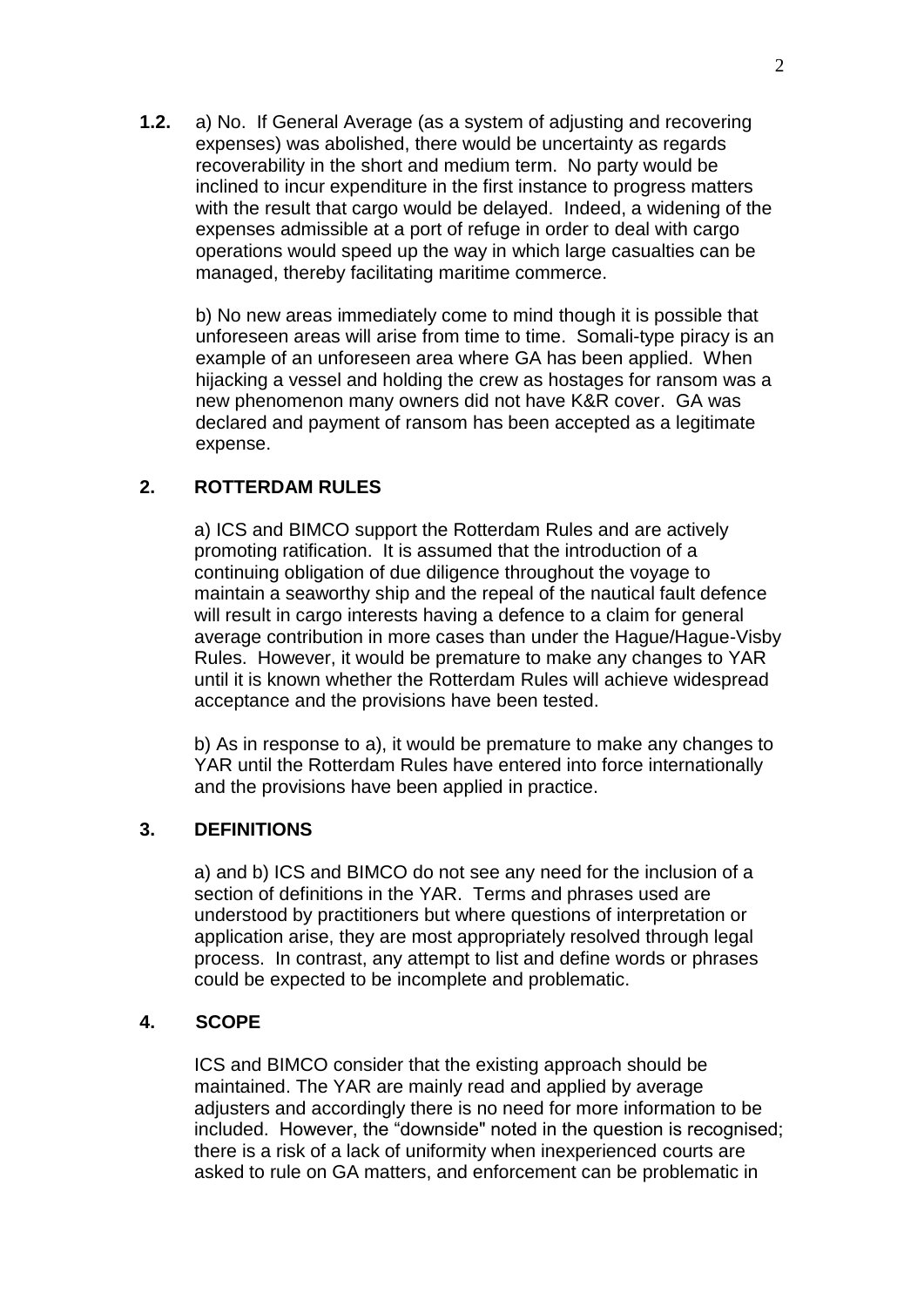such jurisdictions.

## **5. FORMAT**

If it is agreed that other amendments should be made to YAR 1994 then ICS and BIMCO could support the introduction of the more extensive numbering system adopted in the 2004 Rules.

## **6. DISPUTE RESOLUTION**

[*Should CMI offer itself as part of the 2016 Rules as providing an arbitration or mediation facility on dispute resolution relating to the application of the Rules (excluding issues pertaining to the contract of affreightment)?*]

No. CMI's role must continue to be that of custodian of YAR leaving questions of interpretation, meaning or application to be determined through the courts or other means of dispute resolution.

## **7. ENFORCEMENT**

a) A noble idea in the interests of uniformity but unlikely to be followed in all jurisdictions in practice.

b) The development of CMI standard versions of key documents such as the Average Guarantee and (the BIMCO) Average Bond merits consideration.

## **8. ABSORPTION CLAUSES**

ICS and BIMCO do not have any suggestions for changes that might be made to the YAR to assist in the use of Absorption Clauses or other methods to reduce the number of smaller uneconomic collections of security and contributions from cargo. Instead, changes should be made to the H&M policies (e.g. use of the BIMCO GA Absorption Clause).

## **9. PIRACY**

a) ICS and BIMCO are of the view that it is not necessary to include express wording relating to piracy/payment of ransom in the YARs to deal with general principles or regulate specific allowances.

b) [*MLAs are asked to advise whether in their jurisdictions there are statutory or other restrictions on the payment of ransoms, or other related expenses.*] This is for MLAs to answer.

## **10. COSTS**

[*Are there any areas of the GA process where the costs could be avoided reduced controlled, including:-*]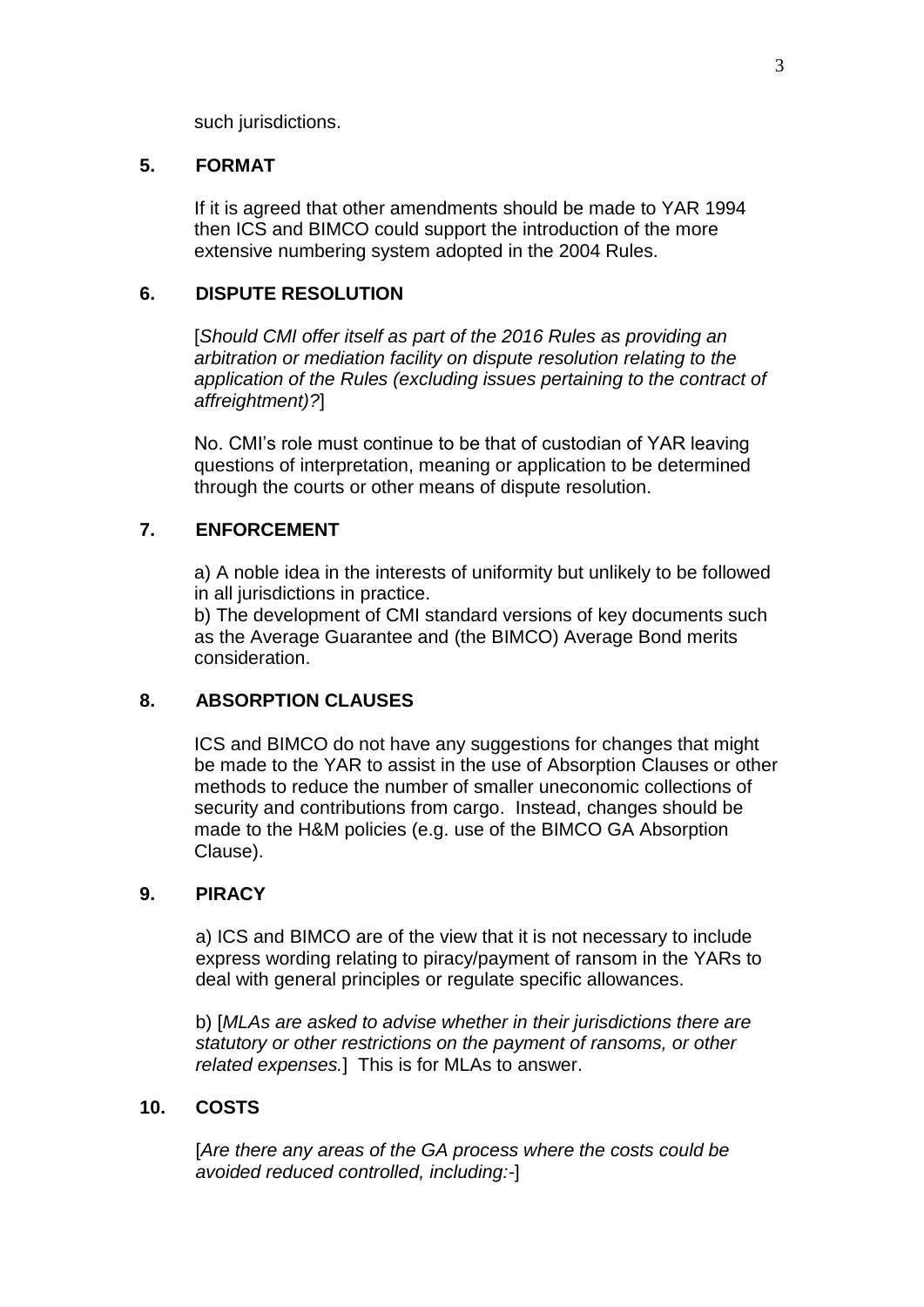a) Adjusters fees. Adjusters' fees are highest in complex casualties where security is problematic and there are issues on-shipping the cargo; as suggested in 1.2 a) above, a widening of the expenses admissible at a port of refuge in order to deal with cargo operations would speed up the way in which large casualties can be managed, and correspondingly reduce the fees for all professionals involved. b) Costs of collecting security. Use of the BIMCO Average Bond Clause should be promoted. In addition, there may be merit in requiring GA security to be provided at the POR (rather than at destination) and within a prescribed time of the survey being completed, failing which the adjuster could take steps to sell the cargo. c) Format of adjustments. This could be considered, though most adjusters have more or less the same format so this is probably not an issue.

d) Involvement of legal and other representatives. No.

## **11. OTHER MATTERS**

None at this stage.

## **SECTION 2 – INTRODUCTORY RULES**

## **1. RULE OF INTERPRETATION**

No, this is clear enough.

## **2. RULE PARAMOUNT**

No, this is established practice.

## **3. RULE OF APPLICATION**

ICS and BIMCO consider it premature to respond to this question. However, some shipowners have commented that such a provision would be unreasonable and it should be left to the parties to decide which version of YAR should apply. If revised YAR are seen to represent a fair balance they will, over time, become the standard for incorporation in contracts of affreightment as earlier versions fall out of use.

## **SECTION 3 – LETTERED RULES**

## **1. RULE A**

[*No known issues.*] No comment.

#### **2. RULE B**

2.1 [*Are the provisions relating to common safety situations involving tug and tow satisfactory?*] Yes.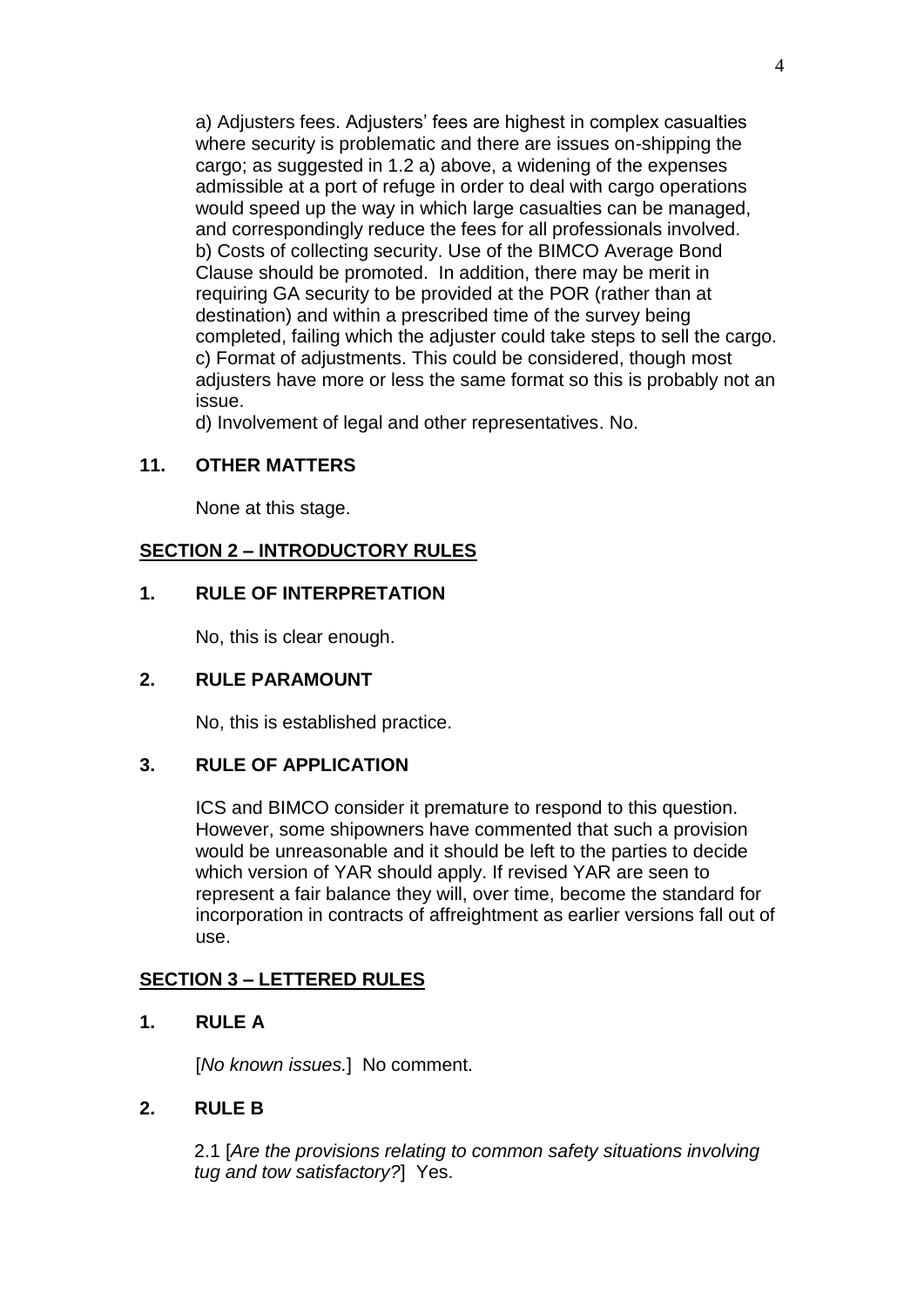2.2 [*Are further provisions needed to deal with allowances under Rules X and XI relating to tug and tow at a port of refuge?*] No.

# **3. RULE C**

3.1 [*"Loss of market?"*] ICS and BIMCO are not in favour of changing this rule. To do so would complicate cargo operations in a GA incident, as cargo interests would press for immediate on-shipment of the cargo to avoid "loss of market". Shipowners have made the following points: - No party is allowed to claim a loss of market including the shipowner by for example losing a next voyage charter.

- Loss of market is very difficult to prove (if not impossible) and will no doubt lead to extensive discussions which will again cost time, effort, money and be difficult to resolve.

- How does one measure loss of market or anticipate same?

- Commercial losses can be regarded as consequential damage, also in most cases this is an item which is insurable.

3.2 [*Should the second paragraph of Rule C:-*

*a) include express reference to the exclusion of liabilities*

*b) make it clear that "in respect of" includes preventive measures*] a) It is apparent from Lowndes that this issue was debated at the Sydney Conference in 1994 and a proposed express reference to liabilities was deleted at the instigation of hull and cargo insurers, who while not disputing that in certain circumstances liabilities would be allowable under YAR, were anxious to avoid any express references to liabilities even in a provision excluding liabilities from allowances. b) Not necessary.

## **4**. **RULE D**

See Section 1 re the Rotterdam Rules.

## **5. RULE E**

5.1 [*Are the present time limits sufficient or could further measures be included to help speed up the adjustment process?*] The present time limits are sufficient.

5.2 [*Para 3. Re-starting the clock. From the date of the casualty?*] The introduction of a reference to "the date of the casualty" in paragraph 3 might conflict with "the date of the termination of the common maritime adventure" in paragraph 2. In some incidents, the date of the termination of the common maritime adventure will be much later than the date of the casualty.

# **6. RULE F**

6.1 [*Substituted expenses are allowed without regard to savings to other interests. Should this be revisited?*] No. 6.2 a) [*Should the words "or loss" be added?*] No. b) [*If not, should the meaning of "expense" be clarified?*] No. [NB. Note that loss of market is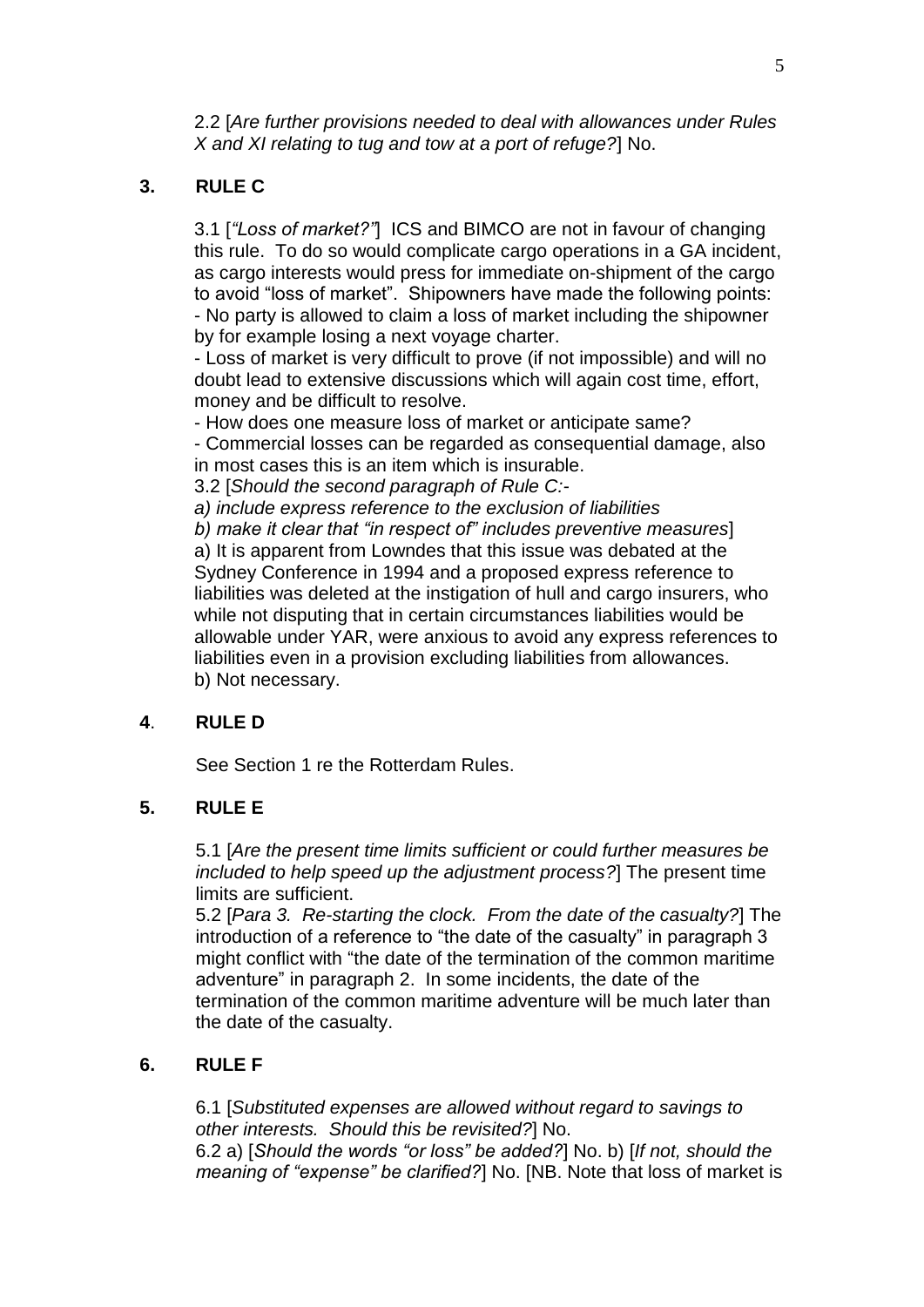not included according to the English Rule of Practice F17 – cross reference to Rule C above.]

6.3 [*Should the most common Rule F allowances be allowed as General Average without having to consider savings, which may often involve difficult or artificial calculations?*] Subject to further review and consideration of the issues and implications, allowing substituted expenses as GA without having to consider savings could remove uncertainty and help to speed up POR time.

# **7. RULE G**

7.1 [*Non-separation allowances can only be made "for so long as*  justifiable under the contract of affreightment and the applicable law". *While frustration by reason of damage may be easy to determine, frustration of a voyage by reason of delay is a much more uncertain matter. Is there a better formula to determine a reasonable cut off point for such allowances?*] There is a risk that any attempt to establish a test or formula would create its own uncertainties.

7.2 [*Can it continue to be left to the discretion of the Adjuster whether allowances can continue after repairs are completed while the vessel regains position – many Adjusters take the view that once available for trading allowances should cease.*] This can be left to the discretion of the Adjuster.

7.3 [*Do you consider that the requirements for notification should be retained, or does this give rise to difficulties in practice?*] ICS and BIMCO note that the requirement to give notification to cargo interests is qualified by "if practicable".

7.4 [*When a voyage is frustrated by reason of delay, should nonseparation allowances continue:-*

*a) Only up to the point at which it becomes apparent that the voyage is frustrated.*

*b) Up to the point at which the delay became sufficient to frustrate the voyage.*] As noted in 7.1 above, frustration of a voyage by reason of delay is an uncertain matter. To avoid assessments of when frustration has taken place, shipowners have commented that allowances should continue up to the point when the cargo is discharged at destination or, in case of temporary storage, released to the cargo owners. 7.5 [*Is there a better way of establishing an equitable cut-off point for non-separation allowances?*] As with 7.1, there is a risk that any

attempt to establish a test or formula would create its own uncertainties.

## **SECTION 4 – NUMBERED RULES**

## **1. RULE I**

[*No known issues*.] Shipowners have commented that there can be differences of opinion regarding "recognised custom of the trade".

## **2**. **RULE II**

[*No known issues*.]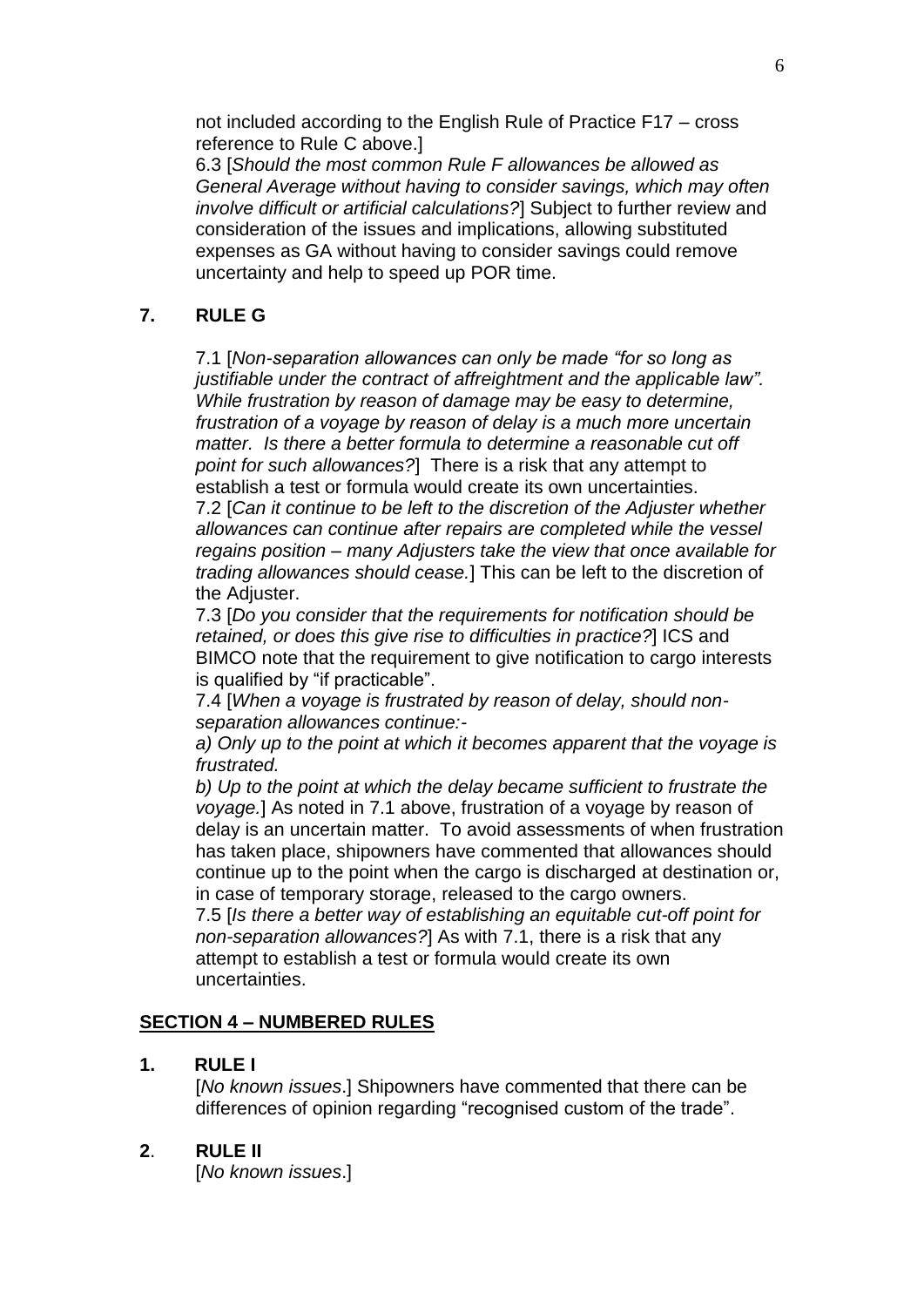## **3. RULE III**

[*No known issues*.]

## **4. RULE IV**

[Primarily a drafting question, though note: *"Assuming the principle needs to be retained…"*] There should be no change to the underlying principle which must not be lost in any drafting changes.

## **5. RULE V**

[*No known issues*.]

## **6. RULE VI**

6.1 [*Inclusion or exclusion of salvage where the law or contract already provides for a means of distribution between the parties i.e. LOF salvage.*]

a) ICS and BIMCO support retaining the 1994 position while encouraging adjusters' ad hoc approach wherever possible. b) No suggestions.

 $c$ ) -

6.2 a) [*Should the allowance for legal and other costs be expressly recognised in Rule VI?*] This would not appear to be necessary. b) [*Would it encourage co-operation amongst salved property interests and early negotiated settlements if legal costs were expressly excluded?*] Such costs are customarily allowed by adjusters under Rule C as a direct consequence of the GA act of engaging salvors; ICS and BIMCO do not support any change to this custom or amendment of Rule VI.

## **7. RULE VII**

[*Should the word "ashore" be replaced by "aground"?*] This proposed amendment is not essential but if it is agreed that other amendments should be made to YAR 1994 then ICS and BIMCO would have no objection to this drafting suggestion.

## **8. RULE VIII**

a) [*Should the word "ashore" be replaced by "aground"?*] This proposed amendment is not essential but if it is agreed that other amendments should be made to YAR 1994 then ICS and BIMCO would have no objection to this drafting suggestion.

b) [*The word "reshipping" is capable of misinterpretation; should it be replaced by "reloading"?*] No. It is possible that the cargo will not be reloaded on the same ship, but on another ship. Therefore "reshipping" seems to be the correct word.

# **9. RULE IX**

[*No known issues*.]

## **10. RULE X**

10.1 [*Should repairs "necessary to complete the voyage" be added to paragraph (a)?*] If the proposed wording was to be included,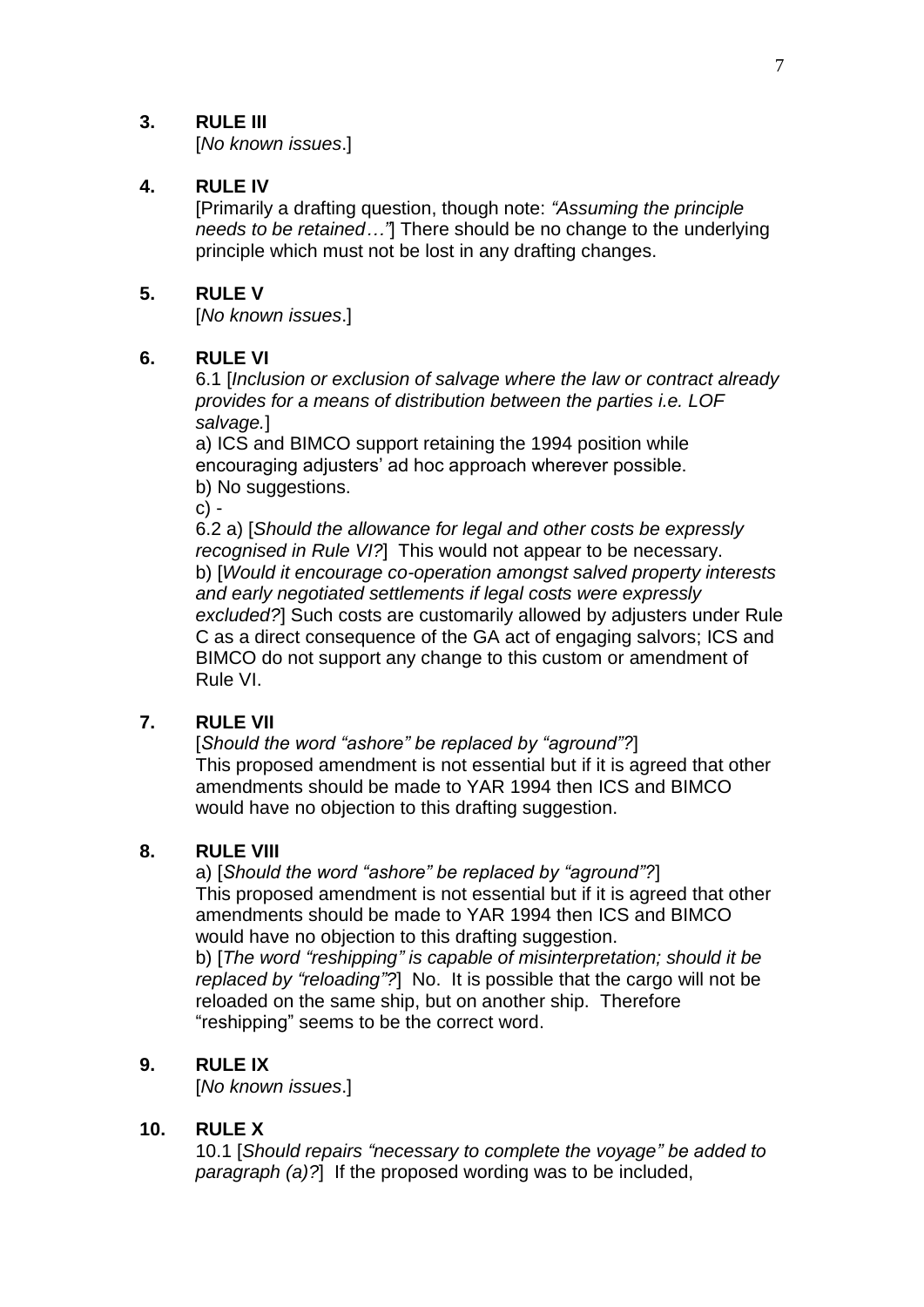consideration would also need to be given to prescribing how "necessary" would be determined, and by whom. It is difficult to reconcile the referenced decision in *The Bijela* with the proposed additional wording. In any event, the proposal would create uncertainty and change is not therefore supported.

10.2 [*Should express wording be introduced in paragraph (b) to say that the cost of discharge is not GA if the voyage is frustrated or voluntarily terminated, or if repairs are not carried out for some reason?*] No**,** this would be too broad and potentially restrict or exclude recovery otherwise allowable in general average.

#### **11. RULE XI**

11.1 [*Wages and maintenance of crew?*] ICS and BIMCO support the position in YAR 1994.

11.2 [*"Port charges"?*] If other changes are made to YAR 1994, ICS and BIMCO agree that the meaning of "port charges" should be clarified so that it accords with principle and practice, and that all of the port charges which the vessel actually incurs on entry into port should be included.

11.3 [*"until the ship shall or should have been made ready to proceed upon her voyage". Is express wording needed to deal with delays caused by e.g. ice conditions or strikes and/or where delay arises from a second accident or the condition of the cargo?*] The preferred option is to maintain the current position. Nevertheless, if new wording is deemed to be appropriate, it must reflect the principles applied by adjusters and not be capable of narrow construction or unexpected results.

11.4 [*X(b) and XI(b) contain the proviso excluding allowances "when damage is discovered at a port etc without any accident or other extraordinary circs connected with such damage having taken place during the voyage". Does the wording of the proviso fulfil its intended purpose?*] ICS and BIMCO consider that the wording is clear and that this assessment should be left with the average adjusters.

11.5 [*Rule XI(d) costs of preventive measures.*]

a) [*Change the basis of the compromise between property/liability insurers?*] No.

b) [*Difficulties in the application or wording of XI(d)?*] No.

c) [*Is it necessary to clarify that "actual escape or release" must be "from the property involved in the common maritime adventure" (as in Rule C)?*] No.

d) [*Should XI(d)(iv) include a reference to bunkers as well as cargo?*] Yes (if it is agreed that other amendments should be made to YAR 1994).

#### **12. RULE XII**

[*No known issues*.]

**13. RULE XIII**

[*No known issues*.]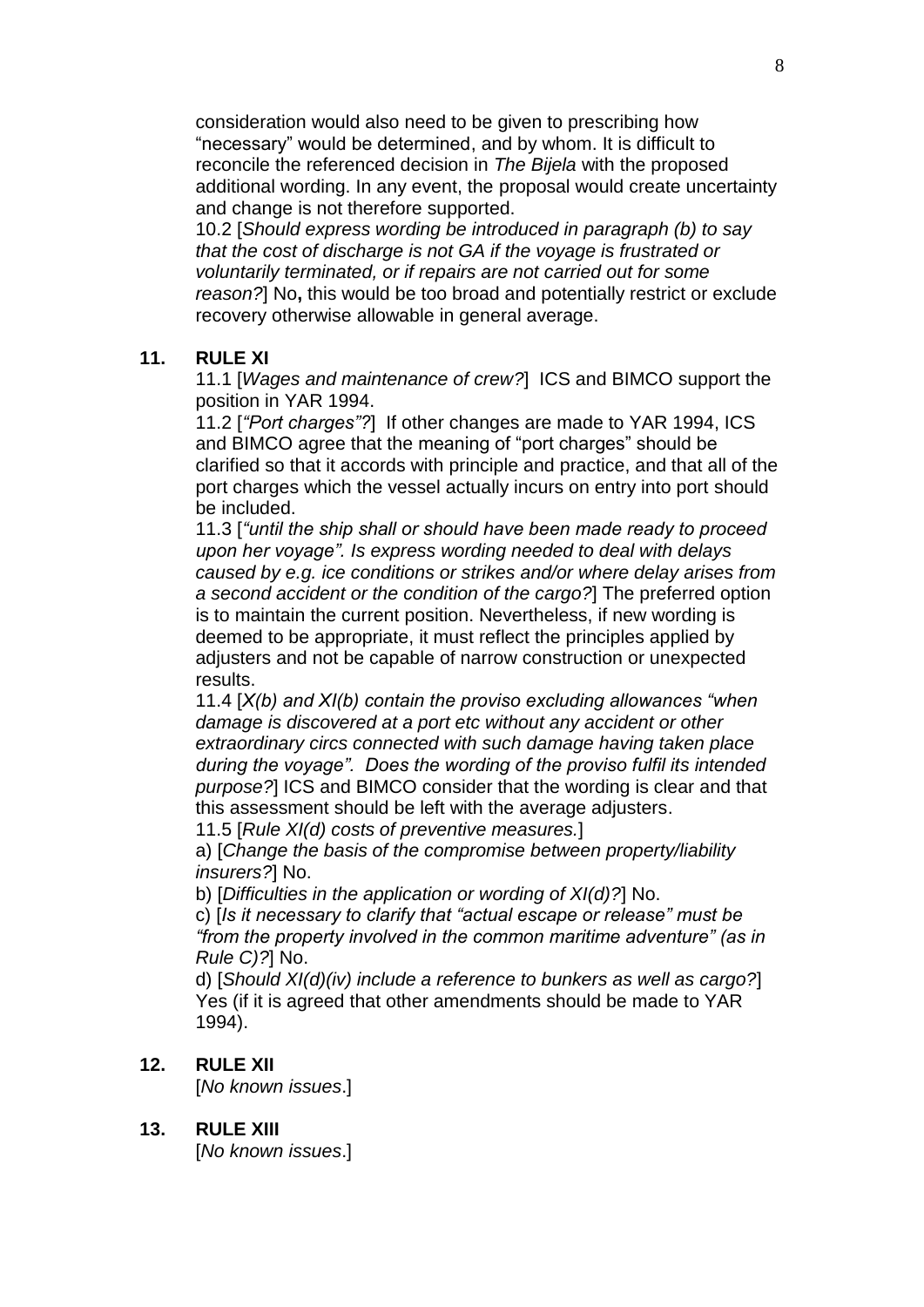#### **14. RULE XIV**

14.1 [*Costs of temporary repairs - YAR 1994 version or YAR 2004 version?*] ICS and BIMCO support the YAR 1994 version. 14.2 [*Any practical difficulties regarding the application of Rule XIV given no reported litigation since THE BIJELA in 1992?*] Not to our knowledge.

#### **15. RULE XV**

[*No known issues*.]

## **16. RULE XVI (and RULE XVII)**

[*The amount to be allowed for cargo sacrifices (the contributory value of cargo) is based on the value of the cargo "at the time of discharge"; should this be changed to "at the time of delivery according to the contract of carriage"; or should both phrases be included leaving it to the adjuster's discretion?*] If it is agreed that other amendments should be made to YAR 1994, this amendment could be supported.

#### **17. RULE XVII**

17.1 [*Should express wording be included to permit the exclusion of low value cargo?*] No, this is a practical approach which is best left to the average adjuster.

17.2 [*Calculation of contributory values – claims for deductions – is clarification required - should deductions be made for losses by delay?*] No.

**18. RULE XVIII**

[*No known issues*.]

## **19. RULE XIX**

[*No known issues*.]

## **20. RULE XX**

[*Commission?*] The position under YAR 1994 should be maintained. Commission on GA disbursements is necessary if parties wish to avoid delay, as it provides an incentive for the shipowner to initially fund GA cases.

## **21. RULE XXI**

[*Interest on losses allowed in GA*]

21.1 [*Is a variable rate set annually by CMI preferable to a fixed rate?*] 21.2 [*Note the Vancouver Guidelines for the CMI IWG. Shipowners have expressed concern that the rates adopted since 2004 have been unrealistic etc. Any proposals to assist with the setting of the annual interest rates?*]

If there is agreement to have a variable interest rate, determined each year by the CMI Assembly, consideration should be given to amending the Guidelines for the CMI Assembly for fixing the rate of interest to